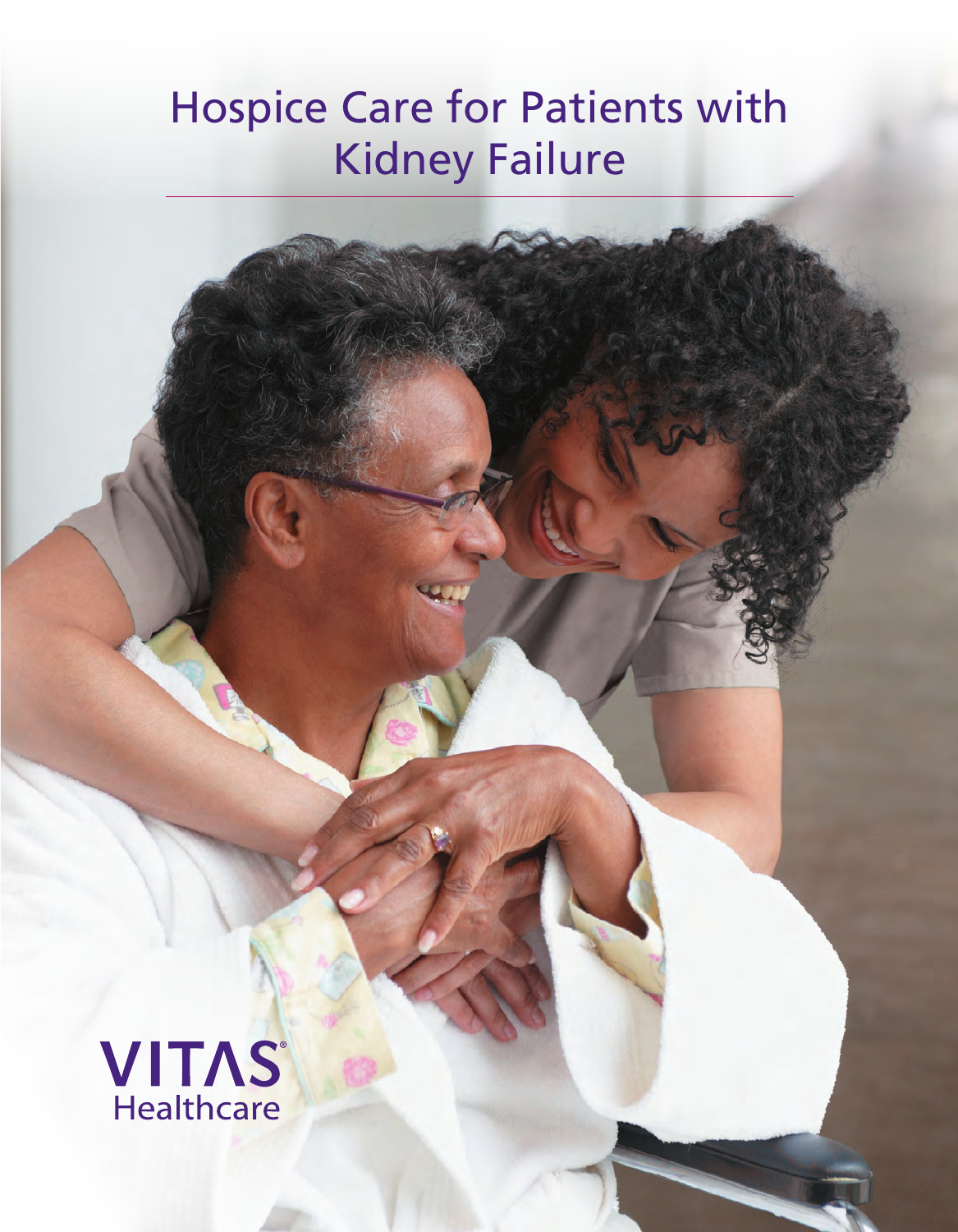#### When is the right time to consider hospice?

The National Kidney Foundation estimates more than 615,000 Americans received treatment for kidney failure, also called end-stage renal disease, in 2011.<sup>1</sup> Some kidney failure patients receive a transplant. Many more go on dialysis, sometimes for many years. At some point, patients may wish to stop dialysis because they have concluded it is no longer improving or even maintaining their quality of life. Some patients opt not to have dialysis at all, because for them, the burden simply outweighs the benefits. That's when VITAS can help.

The first thing patients and families who are considering hospice want to know is how long a person with kidney failure can live without dialysis. The answer varies with each patient, depending on the amount of kidney function, how severe the symptoms are and the patient's overall medical condition. With comprehensive end-of-life care from VITAS, patients can be at peace with their symptoms controlled. The goal of hospice is to relieve suffering, provide comfort, promote dignity and facilitate closure for patients and families.

Anyone can inquire about hospice services. The patient, the patient's family or primary physician may request an evaluation to see if hospice is an appropriate option for care. Call now to see how VITAS can help.

All hospice organizations are reimbursed in the same way, so they do not compete on cost. It is the quality of service and spectrum of choices that differentiate one hospice from another.

#### African Americans at risk

Due to elevated rates of diabetes, high blood pressure and heart disease, African Americans have an increased risk of developing kidney failure. In fact, they are three times more likely to experience kidney failure than Caucasians. African Americans constitute more than 32 percent of all patients in the U.S. receiving dialysis for kidney failure, but only represent 13 percent of the overall U.S. population.<sup>2</sup>

#### Hospice care for kidney failure

While a high percentage of kidney failure patients spend their final days in the hospital, those who elect hospice care are more likely to have the option of living and dying in the comfort of home. VITAS brings care to patients wherever they are—in a private residence, nursing home, assisted living community or hospital.

The hospice plan of care addresses the patient's physical and psychosocial well-being and seeks to manage a wide variety of kidney failure symptoms, including:

- Pain and stiffness as a result of fluid in the joints
- Fatigue
- Loss of appetite and nausea
- Itching (pruritus)
- Difficulty breathing
- Difficulty sleeping
- Anxiety and depression

<sup>&#</sup>x27;National Kidney Foundation<sup>®</sup>. "Chronic Kidney Disease — a Growing Problem." Web. http://www.kidney.org/news/newsroom/factsheets/African-Americans-and-CKD.cfm. Accessed July 24, 2014.

<sup>2</sup> National Kidney Foundation®. "African Americans and Kidney Disease." Web. http:// www.kidney.org/news/newsroom/factsheets/African-Americans-and-CKD.cfm. Accessed July 24, 2014.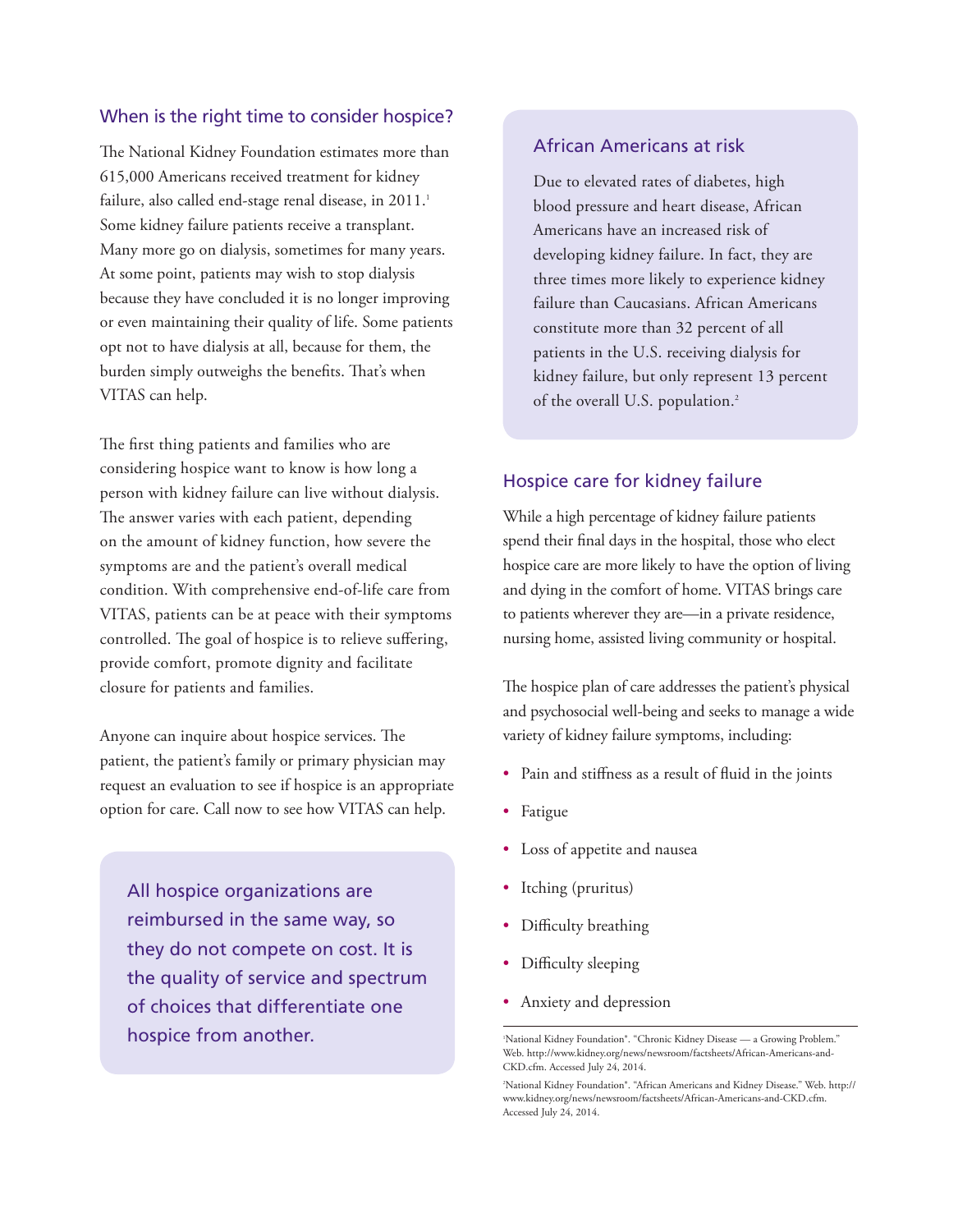Withdrawing from dialysis, or choosing to forgo it altogether, is often an emotionally difficult process. Hospice offers emotional and spiritual support for patients and their loved ones. VITAS provides:

- **Education**—As patients grow weaker and symptoms increase, caregivers and loved ones can sometimes feel overwhelmed or helpless. VITAS coaches families on how to care for their loved one.
- **Emotional and spiritual assistance**—VITAS offers psychosocial counseling and spiritual support tailored to meet each individual's needs.
- **Bereavement support**—Bereavement is the time of mourning after a loss. The hospice care team helps surviving loved ones through the grieving process. Grief and bereavement resources are available for a year or more following a death.

#### Levels of hospice care

A pioneer in the field of end-of-life care, VITAS is proud to offer unsurpassed service across all four levels of hospice care:

- **Routine Home Care**—available wherever the patient calls home (residence, nursing home, assisted living community)
- **Intensive Comfort Care®** (continuous care) medical management for acute symptom management in the home for up to 24 hours per day when medically appropriate
- **Inpatient Care**—when medical needs cannot be managed at home
- **Respite Care**—allows the patient a brief inpatient admission to provide caregivers a "respite"

### Who pays for VITAS services?

VITAS accepts Medicare, Medicaid/Medi-Cal, private insurance and other forms of reimbursement for its hospice services.



#### Your VITAS care team

Because patients with kidney failure have a broad range of needs, their care is coordinated by a highly trained interdisciplinary team:

- **Physician** who works with the patient's primary care physician in controlling pain and symptoms
- **Registered nurse** who is skilled in assessing and managing pain
- **Social worker** who provides emotional support and helps with financial issues and planning
- **Hospice aide** who can help with personal care and hygiene, light housekeeping, light laundry and occasional shopping
- **Chaplain** who works with the patient's own clergy and offers spiritual support
- **Community volunteer** trained by VITAS to offer time and companionship
- **Bereavement specialist** who offers grief and loss support and helps with memorial services and other care for loved ones

VITAS Healthcare can help. Call VITAS at 800.723.3233 or visit VITAS.com